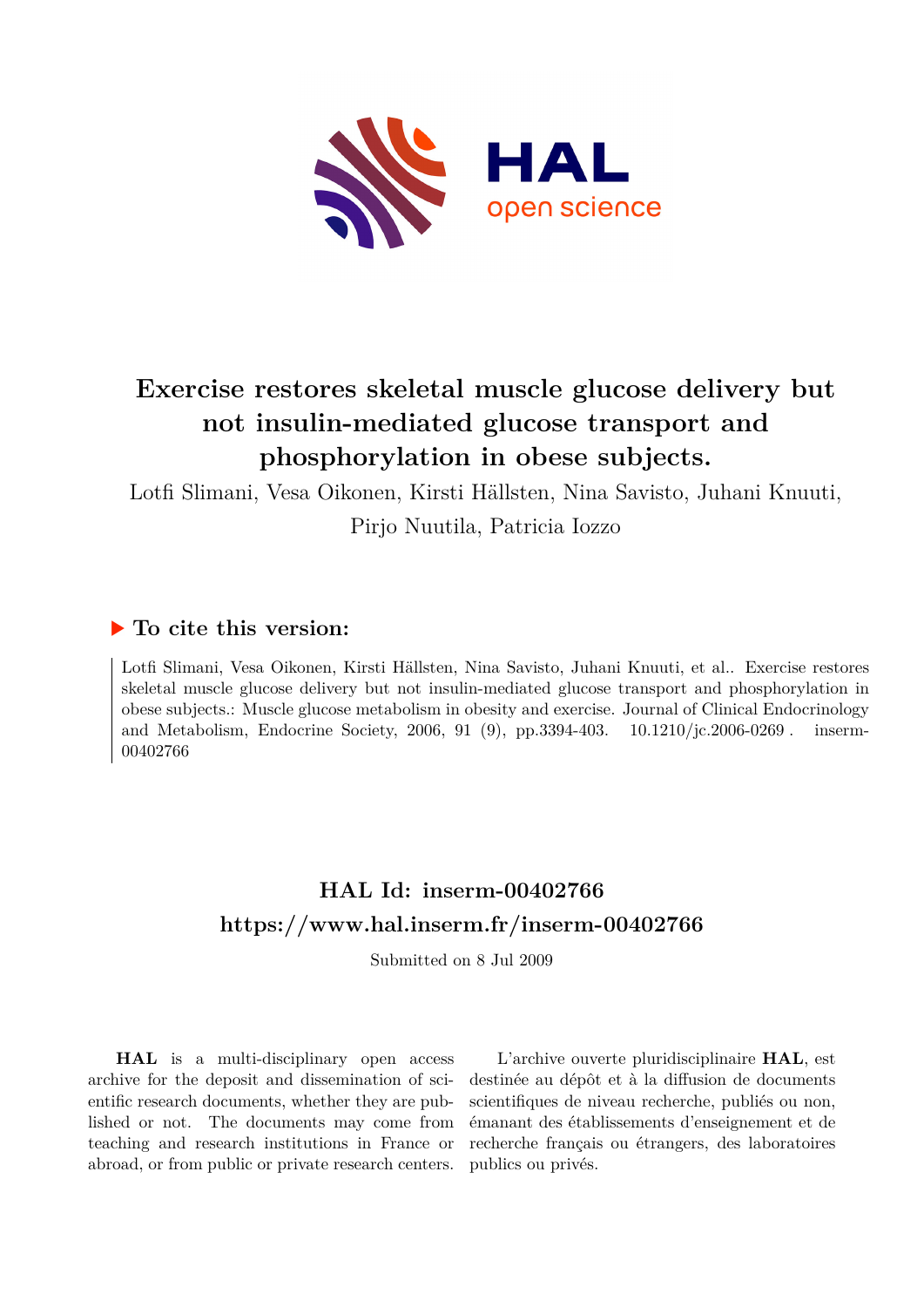# *Exercise restores skeletal muscle glucose delivery but not insulin-mediated glucose transport and phosphorylation in obese subjects*

Slimani Lotfi  $1^*$ , Oikonen Vesa  $^1$ , Hällsten Kirsti  $^1$ , Savisto Nina  $^1$ , Knuuti Juhani  $^1$ , Nuutila Pirjo  $^{1\,2}$ , Iozzo Patricia  $^{1\,3}$ 

*Turku PET Centre 1 University of Turku, P.O. Box 52 20521 Turku,FI*

*Department of Medicine 2 University of Turku, Turku,FI*

*Institute of Clinical Physiology 3 National Research Council, 56100 Pisa,IT*

\* Correspondence should be adressed to: Lotfi Slimani <lotfi\_slimani@hotmail.com>

## **Abstract Context/Objective**

**Insulin resistance in obese subjects results in the impaired disposal of glucose by skeletal muscle. The current study examined the effects of insulin and/or exercise on glucose transport and phosphorylation in skeletal muscle, and the influence of obesity on these processes.**

### **Subjects/Methods**

Seven obese and 12 lean men underwent positron emission tomography (PET) with 2-deoxy-2-[<sup>18</sup>F]fluoro-D-glucose ([<sup>18</sup>F]FDG) in **resting and isometrically exercising skeletal muscle during normoglycemic hyperinsulinemia. Data were analyzed by two-tissue**  $\rm{compartmental\ modeling.}$  Perfusion and oxidative capacity were measured during insulin stimulation, by  $\rm{[^15O]H}_2O$  and  $\rm{[^15O]O}_2$ 

### **Results**

Exercise increased glucose fractional uptake (K), inward transport rate (K<sub>1</sub>) and the k<sub>3</sub> parameter, combining transport and **intracellular phosphorylation, in lean and obese subjects. In each group, there was no statistically significant difference between plasma flow and**  $K_1$  **. At rest, a significant defect in**  $K_1$  **(P = 0.0016),**  $k_3$  **(P = 0.016) and K (P = 0.022) was found in obese subjects. Exercise restored K<sub>1</sub>, it improved but did not normalize K (P = 0.03 vs lean), and did not ameliorate the >60% relative impairment in**  $\mathbf{k}_3$  in obese individuals (P = 0.002 vs lean). The glucose oxidative potential tended to be reduced by obesity.

### **Conclusions/Interpretation**

**The study indicates that exercise restores the impairment in insulin-mediated skeletal muscle perfusion and glucose delivery associated with obesity, but does not normalize the defect involving the proximal steps regulating glucose disposal in obese** individuals. Our data support the use of [<sup>18</sup>F]FDG-PET in the dissection between substrate supply and intrinsic tissue metabolism.

**MESH Keywords** Adult ; Biological Transport ; Exercise ; physiology ; Fluorodeoxyglucose F18 ; diagnostic use ; pharmacokinetics ; Glucose ; administration & dosage ; metabolism ; Humans ; Insulin ; administration & dosage ; metabolism ; Male ; Models, Biological ; Muscle Contraction ; Obesity ; metabolism ; Oxygen Consumption ; physiology ; Phosphorylation ; Positron-Emission Tomography ; Quadriceps Muscle ; blood supply ; metabolism ; radionuclide imaging ; Radiopharmaceuticals ; diagnostic use ; pharmacokinetics

**Author Keywords** compartmental modelling ; positron emission tomography ; [ <sup>18</sup>F]FDG ; obesity ; exercise ; glucose transport and phosphorylation

# **Introduction**

Insulin resistance in obese subjects results in an impaired use of glucose by skeletal muscle [1,2]; it is a strong predictor of the metabolic syndrome and of type 2 diabetes. In humans, insulin and exercise have synergistic increasing effects on glucose uptake [3]. Exercise strongly promotes blood flow [4] and glucose uptake regardless insulin stimulation [5,6], thus counteracting insulin resistance. In most previous studies, the actions of insulin and exercise have been studied separately [7–9]. Their simultaneous influence on skeletal muscle glucose uptake in vivo in humans has been addressed in few studies [5,10–12], but specific roles of single steps in the proximal pathway of glucose disposal were not addressed, and the confounding effect of perfusion, if any, was not separated from that of intrinsic tissue metabolism. Thus, it remains to be established whether the perfusion independent, metabolic synergy between insulin and exercise stimulation is compromised in obesity.

Dynamic positron emission tomography (PET) with 2-deoxy-2-[<sup>18</sup>F]fluoro-D-glucose ([<sup>18</sup>F]FDG) provides a non-invasive description of the tissue-specific time radioactivity curve after tracer injection, which is used for the in vivo determination of glucose transport and phosphorylation in skeletal muscle [13]. A three rate-constant (3K) model, first developed for studying the brain has been used in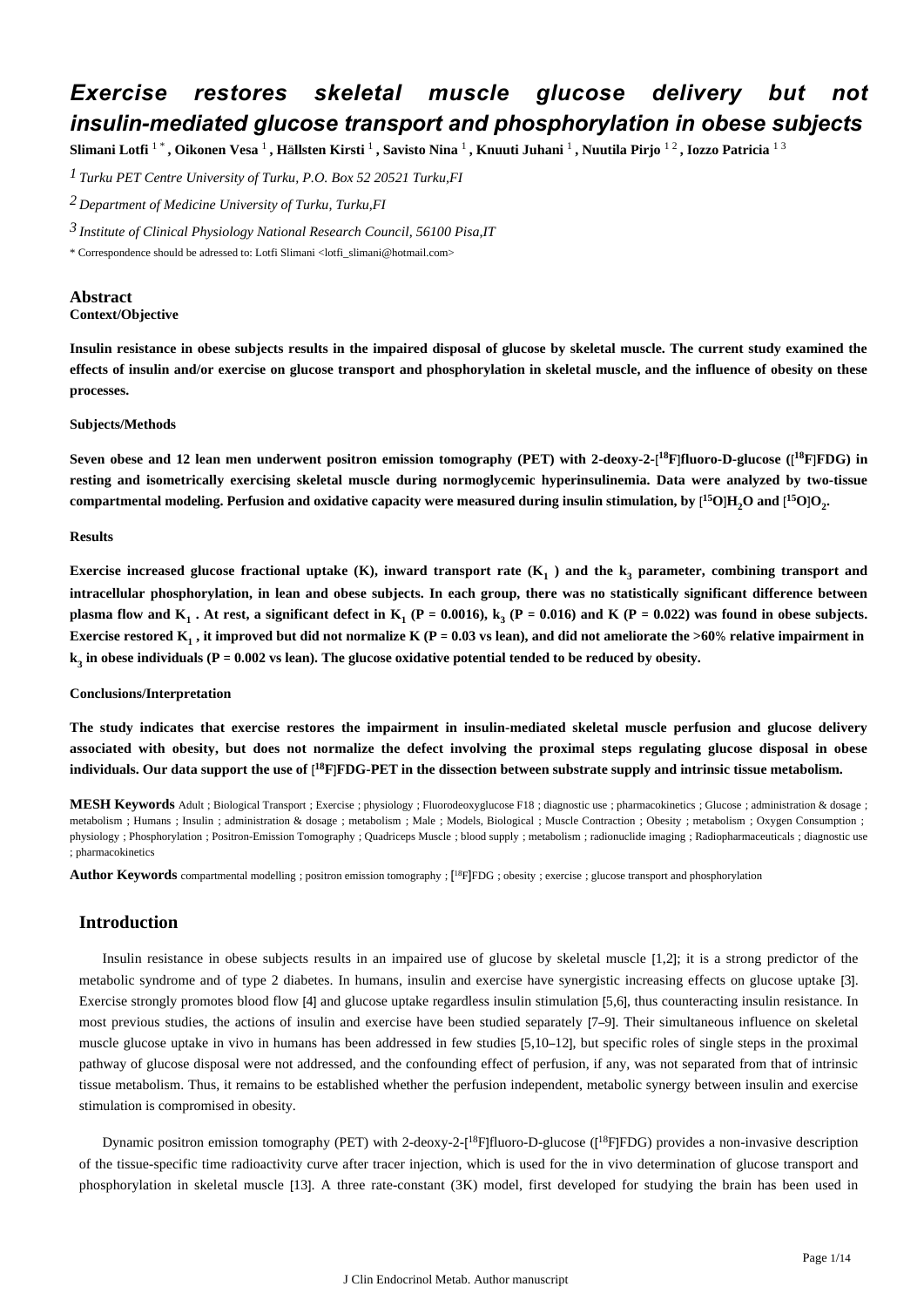estimating the first steps of glucose metabolism in the heart [14,15] and skeletal muscle [16,8,17]; it was modified by Bertoldo et al [18] to take into account the concentration of tracer in the interstitial space, by the inclusion of four compartments and five rate-constant parameters (5K model).

The compartmental model in skeletal muscle must take into account the dependency of glucose transport on blood flow and on the permeability of the sarcolemma. To simplify the model, it is assumed that  $[{}^{18}$ F|FDG is in equilibrium between plasma and erythrocytes [17] , and that the dephosphorylation of [<sup>18</sup>F]FDG-6-phosphate can be assumed to be negligible [19]. Several studies have indicated that glucose transport is the rate-limiting step for glucose uptake in skeletal muscle in normal subjects [20–23]. If the phosphorylation rate of [<sup>18</sup>F]FDG is high enough to prevent any noticeable outflow of tracer from myocytes, the transport across sarcolemma is virtually irreversible. The reduced [<sup>18</sup>F]FDG model for skeletal muscle can thus be described mathematically with the same three-compartmental model as for the brain (Fig. 1), albeit with a different interpretation.

The aim of the current study was to examine the in vivo effect of insulin and/or exercise on skeletal muscle glucose transport and phosphorylation in obese and lean subjects with dynamic PET imaging and compartmental modeling. In addition, we tested the information on skeletal muscle perfusion obtainable from [<sup>18</sup>F]FDG modeling. A subset of these studies was included in a previous publication [12], addressing the question of glucose uptake per se by a different method. Obese and lean subjects were studied with PET in combination with [<sup>18</sup>F]FDG, during insulin stimulation and one-legged exercise. Perfusion and oxygen consumption were measured with PET and  $[{}^{15}O]H_2O$  or  $[{}^{15}O]O_2$ , respectively.

# **Subjects, materials and methods**

#### **Subjects**

Seven obese and 12 lean male untrained sedentary subjects were studied (Table 1). Maximal force of knee extensors was similar in both groups. Groups were well matched with respect to age, blood pressure, and workload during the PET study. Except for obesity, all subjects were in good general health, as judged from history, physical examination, and standard laboratory tests, and were not taking any medications. Written informed consent was obtained after nature, purpose, and potential risks of the study were explained to the subjects. The study protocol was approved by The Commission on Ethics of the University of Turku and Turku University Central Hospital.

#### **Study design**

Before the PET study, maximal oxygen uptake (VO<sub>2</sub>max) and maximal isometric contractile force of the quadriceps femoris (QF) muscle were determined. The design of this study is shown in Fig. 2. Alcohol and caffeine were prohibited for 1 day before the study, and the subjects were instructed to avoid strenuous physical activity for 48 hours before the study. The PET study was performed after an overnight fast. Two catheters were inserted, one in an antecubital vein for infusion of glucose and insulin and for injection of  $[{}^{15}O]H_2O$  and [<sup>18</sup>F]FDG, and one in the opposite radial artery for blood sampling. Muscle blood flow and oxygen consumption were measured at 60 minutes and 90 minutes after the start of insulin infusion, respectively, in both femoral regions using  $[^{15}O]H_2O$  infusion and  $[^{15}O]O_2$ inhalation techniques, as described in detail below. At 120 minutes, a bolus of  $[{}^{18}$ F|FDG was injected for quantification of muscle glucose kinetics.

#### **Exercise**

All subjects were in supine position in the PET scanner with the femoral regions of both legs in the gantry and performed one-leg intermittent isometric exercise between 45 and 160 minutes (Fig. 2). Exercise consisted of two seconds of isometric knee extension in alternance with two seconds of rest.

## **Hyperinsulinemic clamp**

At 0 minutes, an intravenous infusion of insulin at a rate of 1 mU·(kg body weight) $^{-1}$ min $^{-1}$  was started. The study for each subject consisted of a 160-minute normoglycemic hyperinsulinemic period. Normoglycemia was maintained by using a variable 20% glucose infusion rate adjusted according to frequent plasma glucose concentration measurements.

#### **Production of PET tracers**

[<sup>18</sup>F]FDG was synthesized with an automatic apparatus as described by Hamacher et al [24]. The specific radioactivity at the end of synthesis was 76 GBq·µmol<sup>-1</sup> with radiochemical purity > 98%. For production of  $[^{15}O]O_2$ , a low-energy deuteron accelerator Cyclone 3 was used (Ion Beam Application Inc., Louvain-la-Neuve, Belgium).  $[{}^{15}O]H_2O$  was produced by using a dialysis technique in a continuously working water module [25]. Sterility and pyrogenity tests were performed daily to verify the purity of the product.

#### **Image acquisition and processing**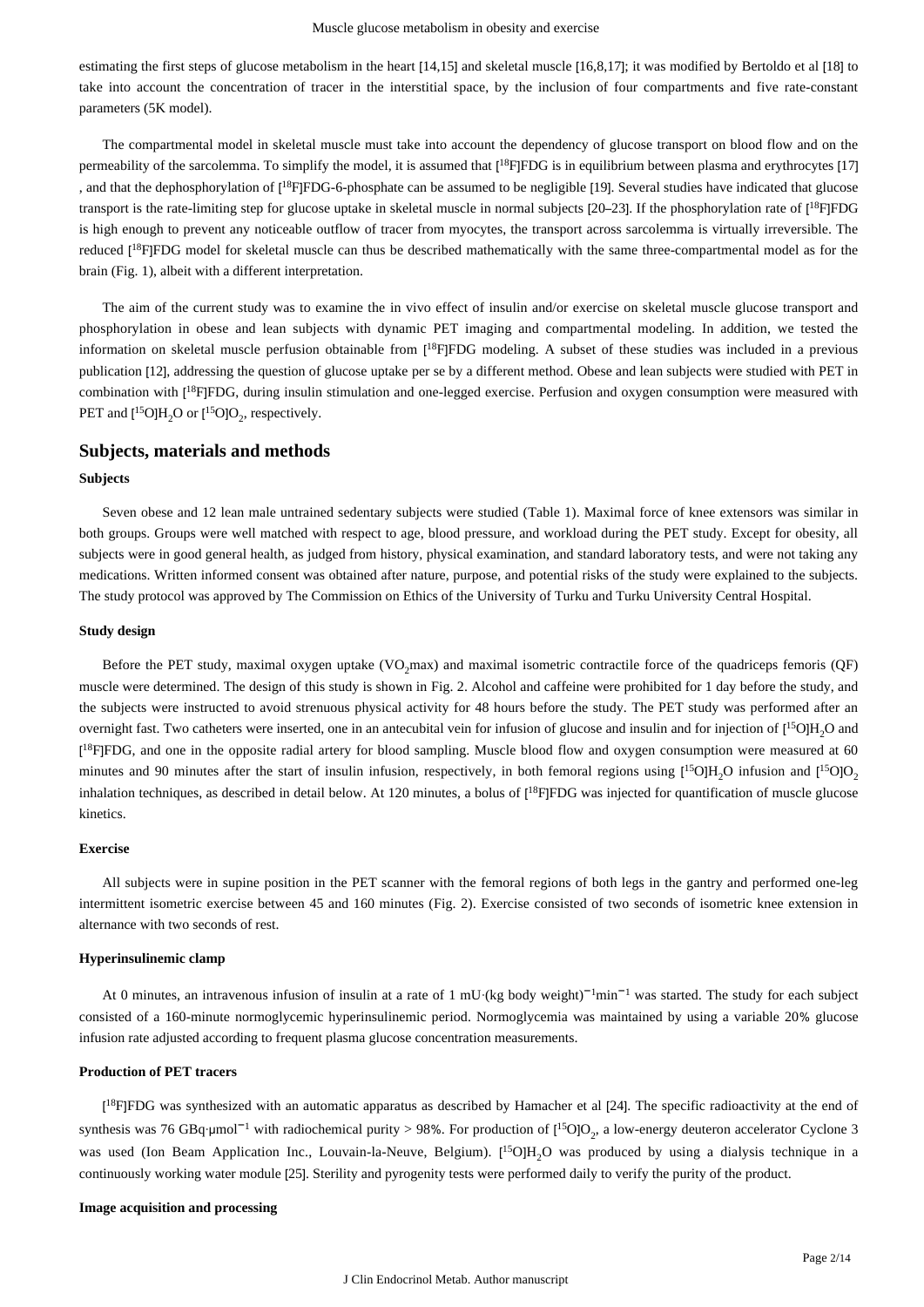An ECAT 931/08 PET scanner (Siemens/CTI Corp., Knoxville, TN, USA) was used for image acquisition. Each subject was positioned in the tomograph with the femoral regions in the gantry. Before emission scans, a transmission scan was performed for 20 min with a removable ring <sup>68</sup>Ge source. All data were corrected for deadtime and measured photon attenuation.

At 60 min after the start of insulin infusion,  $[{}^{15}O]H_2O (1.1-1.7 GBq)$  was injected intravenously over 30 seconds and a dynamic 6 min scan was started. To obtain the input function, arterial blood was withdrawn with a pump at a rate of 6 ml/min. Radioactivity was measured by using a two-channel detector system (Scanditronix, Uppsala, Sweden). Integrated  $[{}^{15}O]H_2O$  PET data were reconstructed by Bayesian iterative reconstruction algorithm using median root prior (MRP) [26] with 150 iterations and a Bayesian coefficient of 0.3.

For the measurement of muscle oxygen consumption, a  $[{}^{15}O]O_2$ -bolus inhalation technique was used, as validated against Fick's principle [5].  $[{}^{15}O]O_2$  was administered at 90 min from the start of the clamp.

At 120 min,  $[{}^{18}F]FDG$  (0.15–0.33 GBq) was injected intravenously over 2 min and a 40 min dynamic scan was started (12 × 15, 4 × 30, 3 × 60, 1 × 120, and thereafter 300-s frames). Arterial blood samples for the measurement of plasma radioactivity were withdrawn during scan time, approximately one sample during each time frame. Radioactivity was assessed with an automatic gamma counter (Wizard 1480 3", Wallac, Turku, Finland). Data from [<sup>18</sup>F]FDG images were reconstructed in a 128×128 matrix by standard algorythms with Hann filter of 0.5 cutoff frequency. The observed final in-plane resolution was 8 mm.

PET scanner and other devices for the determination of radioactivity were cross-calibrated with the automated gamma counter. Radioactivity was corrected for decay to the time of injection, and expressed in units of kBq/ml.

#### **Regions of interest**

Regions of interest (ROIs) were drawn in the anteromedial muscle compartments of both femoral regions in four consecutive cross-sectional slices, carefully avoiding large blood vessels. Localization of the muscle compartments was verified by comparing the  $[1^8F]$ FDG and  $[{}^{15}O]H_2O$  images with the transmission image, which provides a topographical distribution of tissue density. The same ROIs were placed in the  $[{}^{18}F]FDG$  and  $[{}^{15}O]H_2O$  images to generate respective time-activity curves. At rest, the total volume of the regions was about 120 ml. In the exercise studies, only the ROIs on the exercising rectus femoris with the highest workload were used  $(-25 \text{ ml})$ .

#### **Perfusion analysis**

For the calculation of parametric perfusion images, the autoradiographic method with an integration time of 250-s was applied. This method has been previously validated in skeletal muscle [27].

#### **Oxygen analysis**

Oxygen consumption was quantified with non-linear fitting [12]. Regional muscle oxygen uptake is given by the product of arterial oxygen concentration, regional oxygen extraction fraction and blood flow. A theoretical maximal glucose oxidative capacity was estimated based on the knowledge that 6 moles of oxygen are needed for the complete oxidation of one mole of glucose.

#### **Compartmental modeling of** [ **<sup>18</sup>F**]**FDG**

Skeletal muscle  $[{}^{18}F]FDG$  time-activity curves were analyzed with a three-compartmental model  $[18,28-30]$ , as shown in Fig. 1b, which comprises one extracellular (arterial plasma  $[$ <sup>18</sup>F<sub>IFDG</sub>) and two tissue compartments. Three rate constant parameters characterize the exchange of  $[{}^{18}F]FDG$  between the three compartments;  $K_1$  (ml·min<sup>-1</sup>·ml<sup>-1</sup>) represents inward transport of  $[{}^{18}F]FDG$  from arterial plasma into muscle, mainly reflecting plasma flow; therefore, it is expressed in units of ml·min<sup>-1</sup> per ml of region of interest, ROI; k<sub>2</sub> describes the transport rate of unphosphorylated [<sup>18</sup>F]FDG from muscle to the venous vasculature (min<sup>-1</sup>), including [<sup>18</sup>F]FDG returning to plasma from the extracellular space because it has not been transported into myocyte and/or from the intracellular space because it has been transported into the myocyte but not phosphorylated; thus,  $k_2$  is influenced by both  $K_1$  and  $k_3$  and it is not per se informative on single processes. Skeletal muscle inward transport and phosphorylation rates of  $[^{18}F]FDG$  are characterized by  $k_3$  (min<sup>-1</sup>). Given a high phosphorylation rate under the conditions of this study and a relatively brief duration of emission scanning [19], tracer outflow into the interstitial compartment is assumed to be negligible  $(k_4 = 0)$ .

After administration of  $[{}^{18}F]FDG$ , the total  $[{}^{18}F]FDG$  tissue concentration (C) is the sum of the free  $[{}^{18}F]FDG$  (C<sub>E</sub>) and  $[{}^{18}F]FDG$ -P (C<sub>M</sub> ) skeletal muscle concentrations, and is expressed for each PET scan at time (t) as:

$$
C(t) = C_E(t) + C_M(t)
$$

This 3K model can be described mathematically by the following equations: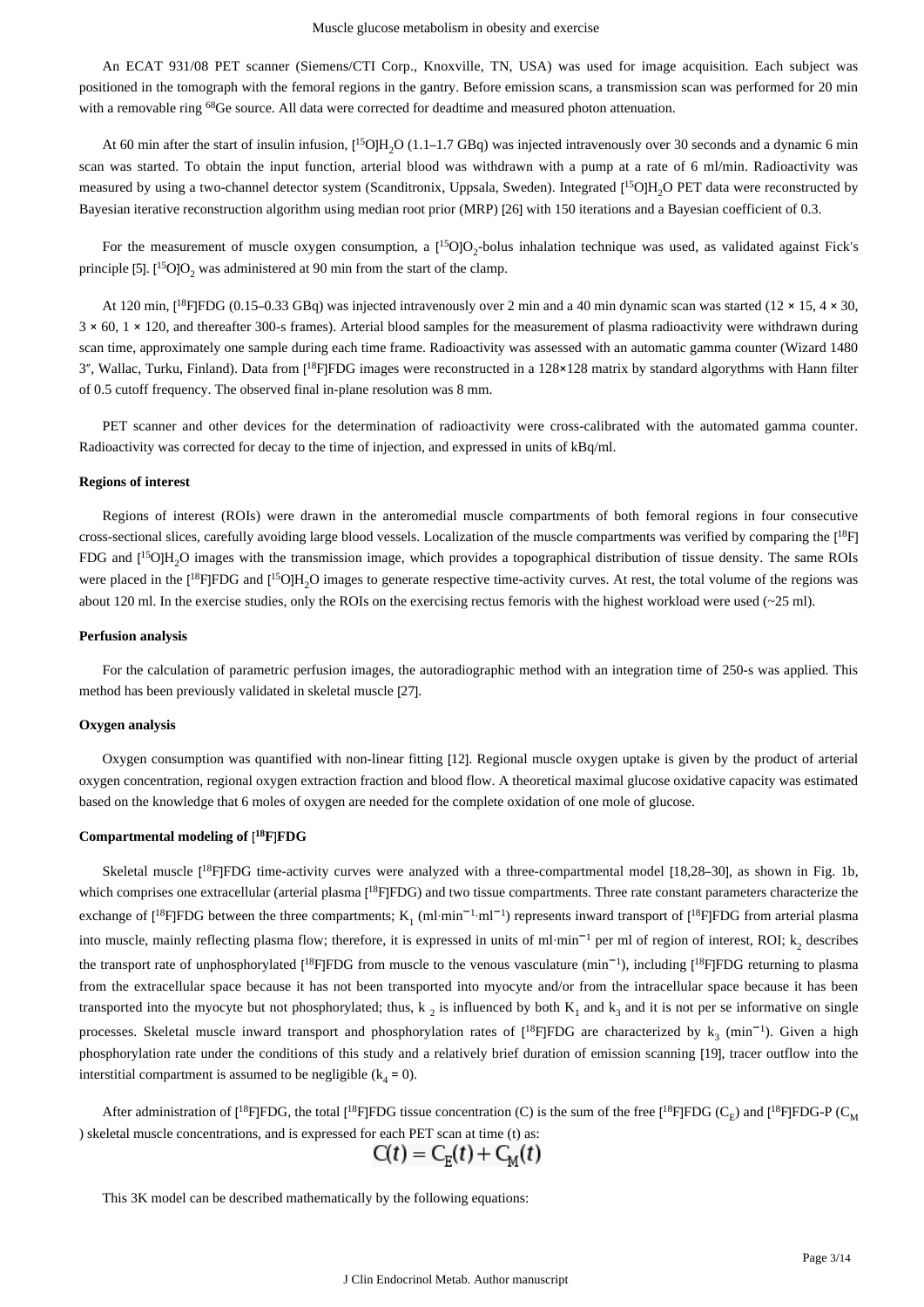Muscle glucose metabolism in obesity and exercise

$$
dC_{E}(t)/dt = K_{1}Cp(t) - [k_{2} + k_{3}]C_{E}(t) \, dC_{E}(0)/dt = 0
$$
  

$$
dC_{M}(t)/dt = k_{3}C_{E}(t) \, dC_{M}(0)/dt = 0
$$

The model assumes that the arterial blood volume is negligible. A vascular volume  $V<sub>b</sub>$ , representing the fraction of blood pool volume in the tissue ROI, was incorporated into the model as:

$$
C_{\rm i}(t) = (1 - V_{\rm b})[C_{\rm E}(t) + C_{\rm M}(t)] + V_{\rm b}C_{\rm p}(t).
$$

Where  $C_p$  is the [<sup>18</sup>F]FDG plasma arterial concentration.

The arterial plasma time course of  $[{}^{18}F]FDG$  activity  $C_p$  is used as an input function in the model. All the four model parameters  $K_1$ , k  $_{2}$ ,  $\mathrm{k}_{3}$  and  $\mathrm{V}_{\mathrm{b}}$  are a priori uniquely identifiable [20].

With the use of the individual kinetic parameters, three additional combined parameters were calculated:

- the distribution volume of non-phosphorylated extracellular  $[{}^{18}F]FDG$   $[DV_{CE} = K_1 / k_2$ , ml·ml<sup>-1</sup>]
- the combined transport and phosphorylation fraction (PF) of  $[{}^{18}F]FDG$  [PF =  $k_3 / k_2 + k_3$ ]
- the fractional uptake of  $[^{18}F]FDG[K = (K_1 \times k_3)/(k_2 + k_3), ml ml^{-1}·min^{-1}]$

Thus, K results in clearance units of ml·min<sup>-1</sup> per unit volume of region of interest, ROI. For comparison, the fractional [<sup>18</sup>F]FDG uptake was estimated also by graphical methods. It was then multiplied by steady-state plasma glucose levels and divided by a LC of 1.2 to estimate skeletal muscle glucose uptake [8].

#### **Parameter estimation**

All kinetic parameters were determined by iterative curve fitting and the minimization of an objective function implemented in the SAAM II software [31]. Compartmental model parameters were estimated by weighted nonlinear least squares and the measured PET activity, C<sup>obs</sup>, was described as:

$$
C^{obs}(t_j) = C(t_j) + e(t_j)
$$
 j = 1, 2 ... N

where  $e(t_i)$  is the measurement error at time  $t_i$  assumed to be independent, Gaussian, zero mean. The parameters precision was judged by the residual error evaluation calculated at the different sample time as:

$$
\text{wres}_{ij} = \sqrt{w_{i,j}} \Big[ s(\hat{p}, t_{ij}) - y_{i,j} \Big]^2
$$

where  $w_{i,j}$  is the weight associated with each datum,  $s(\hat{p}, t_{ij})$  is the value predicted by the model,  $y_{i,j}$  is the measured experimental value and p is the unknown parameter estimated. SAAM II calculates a weight " $w_{i,j}$ " associated with each datum " $y_{i,j}$ " from the standard deviation that has been assigned to the datum by the user, a fractional standard deviation (FSD) of "0.1" was assigned to each datum.

#### **Statistical analysis**

Results are expressed as mean±SD. Values of model parameters with low precision, as defined by a coefficient of variation (CV = SD(  $\hat{p}_i$   $/\hat{p}_i \times 100$ , where  $\hat{p}_i$  is the parameter estimate and SD( $\hat{p}_i$ ) is its standard deviation) >100% were excluded from the calculation of the group mean. Data comparison was determined by using the Student's t test. Correlations and linear regression were used to examine associations between variables. A  $p < 0.05$  was considered to be significant. Statistical analysis was performed using Statview for Windows, SAS institute.

# **Results**

#### **Metabolic characteristics**

Clinical and biochemical characteristics of the groups are shown in Table 1. Fasting serum insulin concentrations were slightly higher in obese than in lean subjects, whereas fasting plasma glucose concentrations were similar (5.3 ± 0.2 vs 5.4 ± 0.2 mmol·L<sup>-1</sup>). Maximal aerobic capacity (VO<sub>2</sub>max) was significantly higher in lean than in obese subjects ( $p < 0.01$ ).

## **Compartmental modeling**

A representative example of the measured plasma and muscle activity curves for subject 4 (lean) at rest and during exercise is shown in Fig. 3a. The shape of the [<sup>18</sup>F]FDG activity curves documented faster tracer uptake during exercise. Model parameters were estimated with good precision in most studies; individual results are shown in Tables 2–3.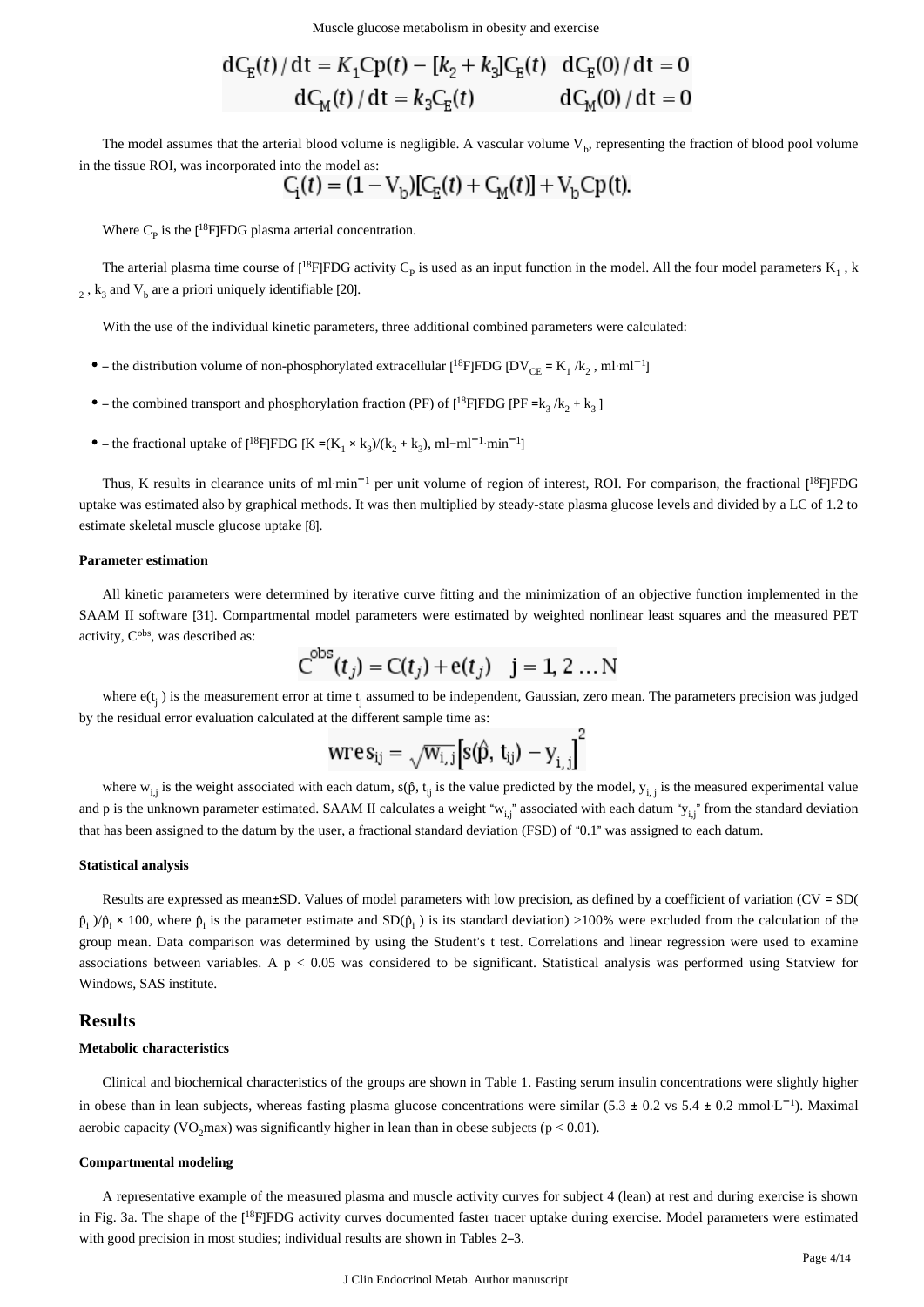#### **Simulation**

The 3K model was able to predict the time course of tracer concentrations in each compartment. An example is given in Fig. 3, delineating model predicted time activity curves of extracellular  $(q_2)$ , intracellular and phosphorylated  $[{}^{18}F]FDG$   $(q_3)$  in subject 4, showing an increase in  $q_3$  in exercising (Fig. 3b) as compared with resting skeletal muscle (Fig. 3c).

#### **Effects of insulin and exercise**

The rate constant for  $[{}^{18}F]FDG$  transport from the extracellular compartment into tissue ( $K_1$ ) showed a significant increase during exercise (p < 0.01) in lean subjects (Tables 2–3); a 3.5 fold stimulation was observed in obese individuals (p < 0.014) (Tables 2–3). A significant difference between rest and exercise was observed in the  $[^{18}F]FDG$  outward transport parameter,  $k_2$ , in lean subjects ( $p < 0.05$ ). The distribution of  $k_2$  values covered a wide range and was slightly skewed, with median values of 0.191 and 0.141 min<sup>-1</sup> (141 and 107%) of the mean) in obese individuals during exercise and rest, respectively, as compared with 0.554, and 0.322 min<sup>-1</sup> in lean subjects (92 and 97% of mean, respectively). Exercise determined a more than three fold increase in  $k_3$  in lean and obese subjects ( $p < 0.001$ ). Exercise increased PF (0.469  $\pm$  0.248 and 0.707  $\pm$  0.265, p < 0.05) in lean, but not in obese subjects. It did not affect DV<sub>CE</sub>. Estimated values for the vascular volume,  $V_b$ , were 3-fold and 5-fold higher in lean and obese individuals, respectively, in the exercising than in the resting leg ( $p <$ 0.0001).

#### **Lean vs obese subject**

Parameter comparison between lean and obese subjects are shown in Fig. 4(a–e). In resting skeletal muscle,  $K_1$ , representing blood flow and substrate delivery in skeletal muscle (Fig. 4a), was 2.5 fold higher ( $p < 0.01$ ),  $k<sub>2</sub>$  (transport and phosphorylation) was 3 fold higher ( $p < 0.05$ ) (Fig. 4c) and K (fractional uptake, Fig. 4d) was 2 times higher in lean than in obese subjects ( $p < 0.05$ ). In exercising skeletal muscle,  $k_2$  was 4-fold higher ( $p < 0.01$ ), and  $k_3$  was significantly higher in lean than obese subjects ( $p < 0.01$ ). The fractional uptake of  $[{}^{18}F]FDG$  was 79% higher in lean as compared with obese subjects ( $p < 0.05$ ).

#### **Blood flow**

Plasma flow values were calculated from blood flow PET data, by using the hematocrit. There was no significant difference between plasma flow and  $K_1$  values estimated by  $[{}^{18}F]FDG$  compartmental modeling (Fig. 4a), though the correlation between individual values did not reach statistical significance.

#### **Modelling vs graphical analysis**

The rate constant, K, reflecting the net utilization of  $[{}^{18}$ FJFDG from the arterial compartment into skeletal muscle was estimated by both 3K modeling and Gjedde-Patlak graphical analysis [32,33]. We found a strong correlation between these two methods ( $p < 0.0001$ ,  $R^2$ ) = 0.96) in each group (obese and lean) and in both resting and exercising legs (Fig. 5). No correlation was found between K and individual parameters derived by 3K modeling.

#### **Oxidative capacity**

The maximal glucose oxidative potential was significantly increased by exercise in both groups (lean subjects  $16 \pm 3$  vs  $277 \pm 40$  µmol  $\text{kg}^{-1} \cdot \text{min}^{-1}$  in resting and exercising leg, p = 0.0002; obese subjects 12 ± 3 vs 200 ± 40 µmol·kg<sup>-1</sup>·min<sup>-1</sup>, respectively, p = 0.005). During exercise, a tendency towards defective glucose oxidative potential was observed in obese vs lean subjects, which fell short of statistical signicance ( $p = 0.2$ ).

### **Discussion**

The main results of the present study indicate that skeletal muscle perfusion, glucose transport and phosphorylation defects are concomitant findings in obesity during insulin-stimulation, and that, by restoring perfusion but not the proximal metabolic steps of glucose disposal, exercise unravels the predominance of the metabolic impairment in the obese population. To the best of our knowledge, this is the first report describing the combined effects of exercise and insulin stimulation on skeletal muscle glucose kinetics, as analysed by compartmental modeling of PET data. Under euglycemic hyperinsulinemia, exercise enhanced skeletal muscle perfusion to a similar extent in lean and obese subjects, but did not ameliorate the relative defect in glucose transport and phosphorylation. The oxidative capacity tended to be lower in obese subjects during exercise.

The 3K modeling of dynamic [<sup>18</sup>F]FDG data used in our study has been adopted to quantify glucose metabolism rates in skeletal muscle in humans by other authors [13–15]. Recently, Bertoldo et al have proposed a four-compartment model with five parameters (5K model) [20], which enable dissection of glucose transport and phosphorylation. This model was applied by Williams et al [34,35], revealing that insulin resistance involves both metabolic processes in obesity and type 2 diabetes. The reduced 3K model used in our study has been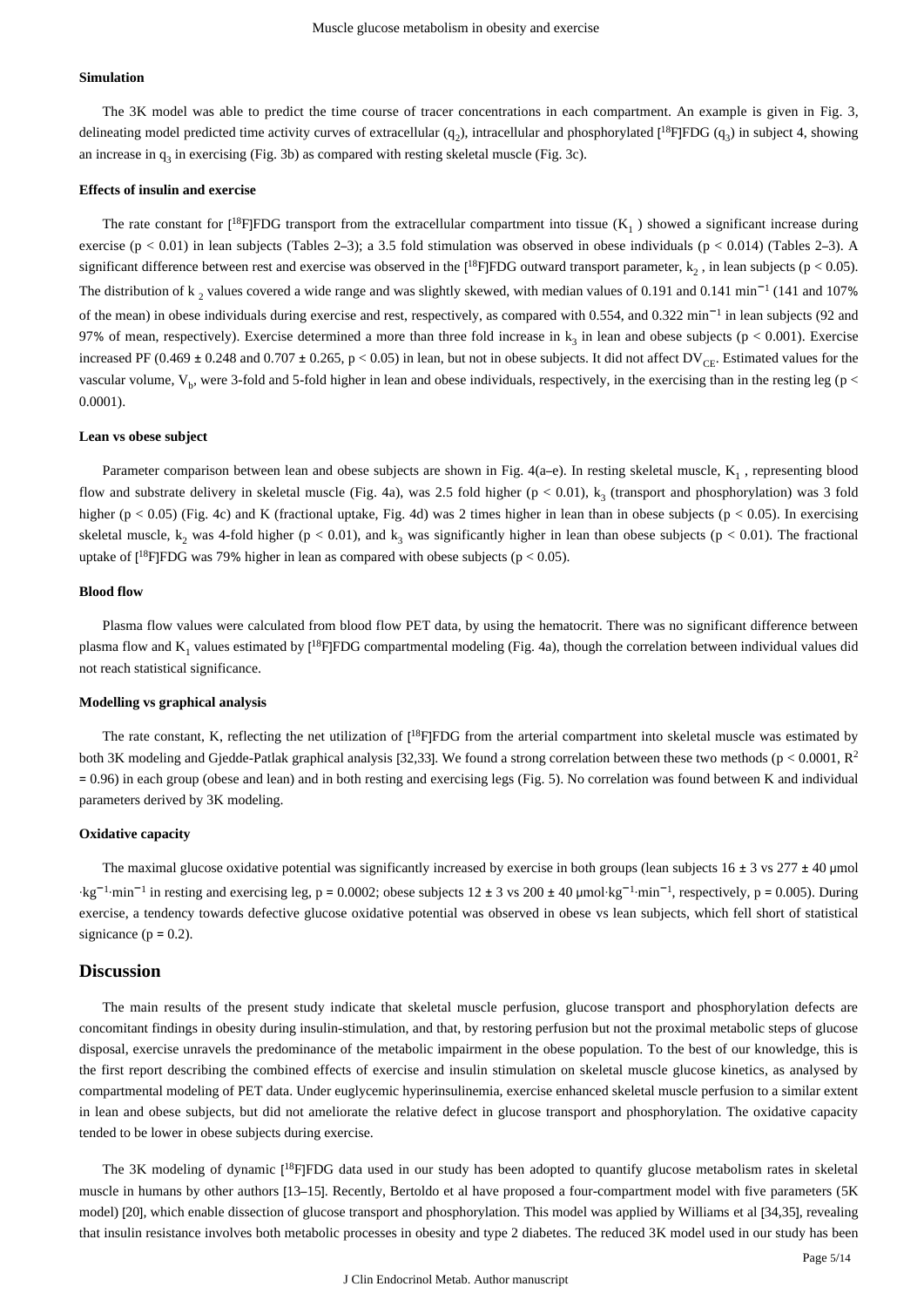shown to provide accurate fits to muscle data both in fasting and insulin stimulated conditions [8,17]. Reinhardt et al [17] tested the 3-compartment model (3K model) against more reduced 2-compartment model and complex (4-compartment model) approaches, by using the Akaike and Schwarz information criteria; their results favored the present reduced model, suggesting that the fourth compartment, i.e., phosphorylated [<sup>18</sup>F]FDG cannot be clearly identified from [<sup>18</sup>F]FDG kinetics in the skeletal muscle, especially given a relatively limited study duration [17], similar to that in the present design. Given the overall study length required for the sequence of measurements performed here after the achievement of metabolic steady-state, we opted for a 40 min  $[{}^{18}F]FDG$  PET scanning time, and we cannot exclude that a prolonged experiment may have been compatible with a more complex and informative model, as described by others [20]. In our hands, the current model permitted a good estimation and unique identification of parameters in most subjects in both groups, with few exceptions, due to the original data quality.

We confirm the previous observation of an impaired glucose uptake in obese vs lean subjects both in resting and exercising muscle, and showed a strong correlation between compartmental modeling and linearly derived fractional  $[1^8F]FDC$  uptake values in all study groups and conditions. In our previous report, skeletal muscle glucose uptake rates in a subgroup of this population have been estimated by using graphical methods [32,33]. These methods do not allow resolve between flow and metabolic modulation of the target process. Since the influence of glucose delivery on glucose uptake remains a matter of debate [36], and it may vary upon study population and conditions, it was not possible to define to which extent an intrinsic metabolic process was responsible for the observed defect. The lack of a correlation between glucose uptake and the individual inward parameters of the model in this study underlines this limitation, and its inter-subject dependency. Notably, the current analysis method contributes a relevant piece of information, in that it allows almost fully separate the effect of perfusion and substrate delivery from the intrinsic ability of the tissue to transport and phosphorylate glucose. The evidence of reduced insulin-mediated perfusion in obesity in resting skeletal muscle has been previously reported [37], and it concordantly resulted from two independent methods in the current study, in which the use of PET allowed selectively target skeletal muscle with no influence of surrounding structures. The parameter  $k_3$  is interpreted as described by other authors [12,13,15,34] as an aggregate parameter reflecting both skeletal muscle glucose transport and intracellular phosphorylation. The rate of this process was decreased by approximately 65 and 62% in resting and exercising muscle, respectively, in obese as compared with lean subjects, in spite of a significant effect of exercise in promoting both perfusion and glucose transport and phosphorylation in both study groups during euglycemic hyperinsulinemia. Therefore, skeletal muscle insulin resistance is associated with an impaired response of the proximal steps responsible for the metabolic disposal of glucose in obese subjects, due to an intrinsic tissue defect, which persists with similar severity during exercise stimulation. In fact, the  $k_3$  difference between groups unparalleled that in tissue perfusion, which was impaired at rest and restored during exercise, documenting the independency of the intrinsic component of insulin resistance from substrate delivery in obese subjects during exercise. A single bout of exercise has been long recognized to enhance insulin mediated whole body glucose uptake [3,5], an effect that is protracted for several subsequent hours; consequently, exercise has been considered as one cornerstone of treatment in insulin resistant conditions. Although confirming that acute exercise strongly accelerates the rate of glucose entry in skeletal muscle, more than doubling the effect of insulin stimulation in lean and obese individuals, our data document that such stimulation does not normalize this process, thus, perpetuating the same >60% defect in muscle glucose transport and phosphorylation in obese patients. Notably, our results refer to a single bout exercise in untrained individuals, and cannot be directly extrapolated to the case of regular training or of single bout exercise in trained subjects. Moreover, because glucose disposal results from the fractional uptake rate, which is a composite parameter accounting for perfusion and transport/phosphorylation (in graphical analysis) or  $K_1$  and  $k_3$  (in the 3K model), the above considerations are not to be taken as to indicate that exercise does not alleviate insulin resistance in obesity. However, they indicate that  $K_1$ , rather than  $k_3$  was responsible for a less than 20% reduction in the relative fractional uptake gap between lean and obese subjects in our study. Accordingly, k was up-regulated during exercise, and higher in lean than obese individuals; this parameter showed inter-individual variability, partly <sup>2</sup> because it reflects a balance of several processes (see methods), among which perfusion appeared to be predominant in our study.

The obesity related defect in glucose transport and phosphorylation, has been interpreted as being of a secondary origin, as it was reversed by weight reduction [34]. Extrapolating from our previous and current findings, we calculated a theoretical maximum glucose oxidation rate, by assuming that all oxygen extracted by skeletal muscle was utilized for the oxidation of this substrate. Under conditions of insulin stimulation, such as in the present study, circulating fatty acids are suppressed, and their storage in complex lipids is favored. Thus, glucose is the main fuel undergoing oxidation, the latter process accounting for approximately 30% of glucose uptake in healthy individuals [38]. Consistent with this knowledge, the glucose oxidative capacity in healthy subjects was on average 16 µmol·min<sup>-1</sup>·kg<sup>-1</sup> in resting skeletal muscle, corresponding to  $28 \pm 5\%$  of glucose uptake in this organ; it was enhanced by approximately 15-fold in both groups in the exercising situation, thus exceeding the disposal of plasma glucose, suggesting internal storage breakdown. A tendency towards a lower glucose oxidative capacity in obese subjects was observed, falling short of statistical significance during exercise. Given the more pronounced reduction in glucose uptake than oxidative potential in obese subjects, the above evidence may indicate that either a larger proportion of delivered glucose is oxidized leading to a deficient glycogen incorporation or, more likely, the oxidation of alternative substrates or fuel sources operates to compensate for the limited availability of glucose in these individuals in this high energy requiring condition.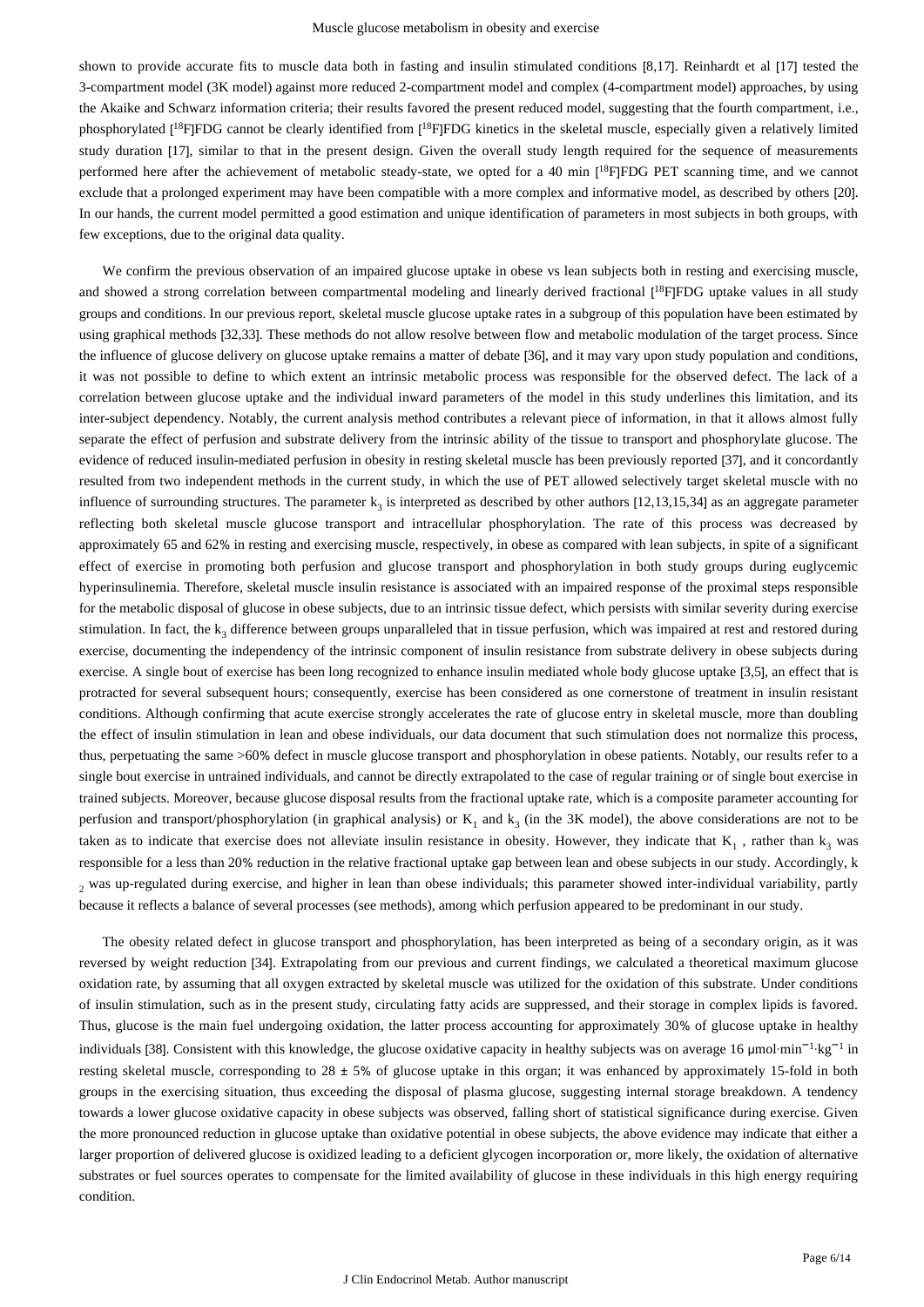The first step of glucose uptake in tissue is the delivery by perfusion, which was shown here to be relevant in regulating the synergy between exercise and insulin in obese subjects. One salient finding of this study was that in each group and experimental condition, we observed no significant difference between plasma flow, as estimated from  $[^{15}O]H_2O$  PET analysis and the  $[^{18}F]FDG$  inward rate constant  $K_1$ . Mean values in lean subjects were 2.5 vs 3.1 in the resting leg, and 5.6 vs 5.5 ml·100g<sup>-1</sup>min<sup>-1</sup> in the exercising leg, respectively by the two methods; corresponding figures in obese subjects were 1.1 vs 1.2 and 3.1vs 4.3 ml·100g<sup>-1</sup>min<sup>-1</sup>.

The current results are consistent with estimated  $K_1$  values in previous  $[{}^{18}F]FDG$  PET studies, and similar to the known perfusion rates of 2–4 ml·100g <sup>-1</sup>min<sup>-1</sup> in resting skeletal muscle [39]. After unit conversion, published values ranged between 1.1–5 and 0.6–2.2 ml·100g <sup>-1</sup>min<sup>-1</sup> in resting skeletal muscle in lean and obese subjects, respectively [7,8,16,17]. A significant correlation between leg blood flow and  $K_1$  has been previously reported [8], suggesting an influence of tissue perfusion on  $K_1$ . In spite of the above evidence,  $K_1$  has been variably interpreted as predominantly reflecting glucose transport [8] or blood flow [34]. The former concept was inherited from the original application of the reduced 3K model to the quantification of brain glucose uptake, where a) the capillary endothelium forms a tight blood-brain barrier and is rate-limiting for glucose transport, thus, the interstitial space and intracellular space can be combined in one compartment [28,29], and b) the permeability surface area product (PS) is ≪ blood flow, and the transport of glucose to tissue is nearly independent of blood flow, thus, the effect of blood flow has been eliminated in the model [28,29]. By converse, in skeletal muscle, a) the capillary wall allows free diffusion of small hydrophilic solutes [40], and the sarcolemma becomes more rate-limiting for the transport of glucose than the endothelium, and b) the PS for glucose is approximately 5 ml·100g<sup>-1</sup>min<sup>-1</sup> [40] and is in the same order of magnitude as blood flow [39], which represents one further rate limiting factor in this tissue. The equivalence between  $K_1$ , i.e., the first rate limiting parameter in the model, and the  $[$ <sup>15</sup>O]H<sub>2</sub>O derived tissue perfusion in this and previous studies is in keeping with the above knowledge. Our finding demonstrates that modelling of  $[$ <sup>18</sup>F|FDG can be used as a reliable surrogate for the evaluation of skeletal muscle perfusion, as previously surmised [34], also incorporating the influence of trans-endothelial diffusion, thus reflecting the integrated process of substrate delivery. In PET scanning, the assessment of perfusion needs to precede that of glucose uptake by at least 15 minutes. Because insulin action is time dependent, the lack of simultaneity unpredictably affects the evaluation of the glucose extraction fraction. This, together with the influence of trans-endothelial transport on  $K_1$  likely explains the lack of a correlation against  $[^{15}O/H_2O$  measurements in our study. Thus,  $[{}^{18}F]FDG$  modelling provides simultaneous information on intrinsic glucose metabolism and substrate delivery (including perfusion and endothelial transport) in skeletal muscle.

In summary, the current study showed that, under insulin stimulated conditions, exercise promotes skeletal muscle perfusion and glucose transport/phosphorylation in lean and obese subjects, it restores the impairment in muscle perfusion associated with obesity, but does not normalize the defect involving the proximal steps regulating skeletal muscle glucose disposal in obese individuals. Oxidative and non-oxidative glucose metabolic defects likely co-exist in skeletal muscle, under combined exercise and insulin stimulation in these subjects. Our data support the use of  $[{}^{18}F]FDG-PET$  in the evaluation of skeletal muscle perfusion and glucose delivery, and in the dissection between the substrate supply and the inherent metabolic dependency of insulin resistance in skeletal muscle.

## **Ackowledgements:**

This study was supported by grants from the Academy of Finland (203958 to P.I., 206359 to P.N.), the Novo Nordisk Foundation, the Sigrid Juselius Foundation, the Finnish Diabetes Foundation (to P.I.) and Research Society, and the Turku University Foundation (to P.I.). We are grateful to the staff of the Turku PET Centre for their excellent technical assistance.

#### **Abbreviations**

PET: positron emission tomography [<sup>18</sup>F]FDG: 2-deoxy-2-[<sup>18</sup>F]fluoro-D-glucose

#### **References:**

- 1. Campbell PJ , Carlson MG 1993; Impact of obesity on insulin action in NIDDM. Diabetes. 42: (3) 405- 10
- 2. Ludvik B , Nolan JJ , Baloga J , Sacks D , Olefsky J 1995; Effect of obesity on insulin resistance in normal subjects and patients with NIDDM. Diabetes. 44: (9) 1121- 5
- 3. DeFronzo RA , Ferrannini E , Sato Y , Felig P , Wahren J 1981; Synergistic interaction between exercise and insulin on peripheral glucose uptake. J Clin Invest. 68: (6) 1468- 74
- 4. Dela F , Mikines KJ , Sonne B , Galbo H 1994; Effect of training on interaction between insulin and exercise in human muscle. J Appl Physiol. 76: (6) 2386- 93
- 5. Nuutila P , Peltoniemi P , Oikonen V , Larmola K , Kemppainen J , Takala T , Sipila H , Oksanen A , Ruotsalainen U , Bolli GB , Yki-Järvinen H 2000; Enhanced stimulation of glucose uptake by insulin increases exercise-stimulated glucose uptake in skeletal muscle in humans: studies using  $[{}^{15}O]O_2$ ,  $[{}^{15}O]H_2O$ ,  $[{}^{18}F]$ fluoro-deoxy-glucose, and positron emission tomography. Diabetes. 49: (7) 1084- 91
- 6. Peltoniemi P , Lonnroth P , Laine H , Oikonen V , Tolvanen T , Gronroos T , Strindberg L , Knuuti J , Nuutila P 2000; Lumped constant for [(18)F]fluorodeoxyglucose in skeletal muscles of obese and nonobese humans. Am J Physiol Endocrinol Metab. 279: (5) E1122- 30
- 7. Kelley DE , Mintun MA , Watkins SC , Simoneau JA , Jadali F , Fredrickson A , Beattie J , Thériault R 1996; The effect of non-insulin-dependent Diabetes Mellitus and obesity on glucose transport and phosphorylation in skeletal muscle. J Clin Invest. 97: 2705- 2713
- 8. Kelley DE , Williams KV , Price JC 1999; Insulin regulation of glucose transport and phosphorylation in skeletal muscle assessed by PET. Am J Physiol. 277: E361- E369
- 9. Williams KV , Price JC , Kelley DE 2001; Interactions of impaired glucose transport and phosphorylation in skeletal muscle insulin resistance: a dose-response assessment using positron emission tomography. Diabetes. 50: (9) 2069- 79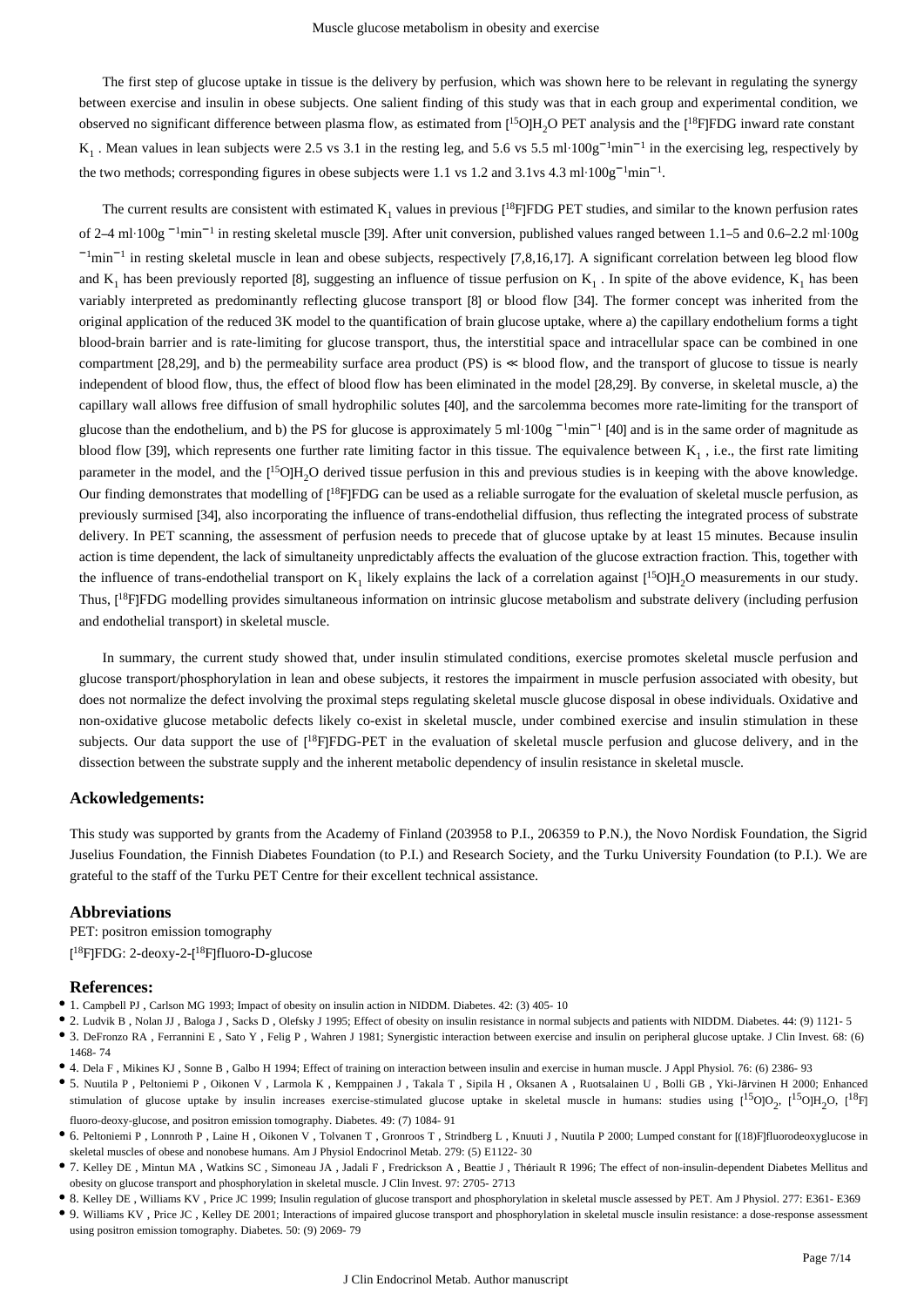- 10. Nuutila P , Kalliokoski K 2000; Use of positron emission tomography in the assessment of skeletal muscle and tendon metabolism and perfusion. Scand J Med Sci Sports. 10: (6) 346- 50
- 11. Peltoniemi P , Yki-Järvinen H , Oikonen V , Oksanen A , Takala TO , Ronnemaa T , Erkinjuntti M , Knuuti MJ , Nuutila P 2001; Resistance to exercise-induced increase in glucose uptake during hyperinsulinemia in insulin-resistant skeletal muscle of patients with type 1 diabetes. Diabetes. 50: (6) 1371- 7
- 12. Hällsten K , Yki-Järvinen H , Peltoniemi P , Oikonen V , Takala T , Kemppainen J , Laine H , Bergman J , Bolli GB , Knuuti J , Nuutila P 2003; Insulin- and exercise-stimulated skeletal muscle blood flow and glucose uptake in obese men. Obes Res. 11: (2) 257- 65
- 13. Mossberg KA , Taegtmeyer H 1992; Time course of skeletal muscle glucose uptake during euglycemic hyperinsulinemia in the anesthetized rabbit: a fluorine-18-2-deoxy-2-fluoro-D-glucose study. J Nucl Med. 33: (8) 1523- 9
- 14. Marshall RC , Powers-Risius P , Huesman RH , Reutter BW , Taylor SE , Maurer HE , Huesman MK , Budinger TF 1998; Estimating glucose metabolism using glucose analogs and two tracer kinetic models in isolated rabbit heart. Am J Physiol. 275: (2 Pt 2) H668- 79
- 15. Yokoyama I , Ohtake T , Momomura S , Yonekura K , Kobayakawa N , Aoyagi T , Sugiura S , Yamada N , Ohtomo K , Sasaki Y , Omata M , Yazaki Y 1999; Insulin action on heart and skeletal muscle FDG uptake in patients with hypertriglyceridemia. J Nucl Med. 40: (7) 1116- 21
- 16. Selberg O , Burchert W , van den Hoff J , Meyer GJ , Hundeshagen H , Radoch E , Balks HJ , Müller MJ 1993; Insulin resistance in liver cirrhosis: positron-emission tomography scan analysis of skeletal muscle glucose metabolism. J Clin Invest. 91: 1897- 1902
- 17. Reinhardt M , Beu M , Vosberg H , Herzog H , Hübinger A , Reinauer H , Müller-Gärtner HW 1999; Quantification of glucose transport and phosphorylation in human skeletal muscle using FDG PET. J Nucl Med. 40: 977- 985
- 18. Bertoldo A , Peltoniemi P , Oikonen V , Knuuti J , Nuutila P , Cobelli C 2001; Kinetic modeling of [(18)F]FDG in skeletal muscle by PET: a four-compartment five-rate-constant model. Am J Physiol Endocrinol Metab. 281: (3) E524- 36
- 19. Lackner R , Challiss RA , West D , Newsholme EA 1984; A problem in the radiochemical assay of glucose-6-phosphatase in muscle. Biochem J. 218: 649- 651
- 20. Roussel R, Carlier PG, Robert JJ, Velho G, Bloch G 1998;  ${}^{13}C/{}^{31}P$  NMR studies of glucose transport in human skeletal muscle. Proc Natl Acad Sci USA. 95: 1313-1318
- 21. Cline GW , Petersen KF , Krssak M , Shen J , Hundal RS , Trajanoski Z , Inzucchi S , Dresner A , Rothman DL , Shulman GI 1999; Impaired glucose transport as a cause of decreased insulin-stimulated muscle glycogen synthesis in type 2 diabetes. N Engl J Med. 341: 240- 246
- 22. Katz A , Nyomba BL , Bogardus C 1985; No accumulation of glucose in human skeletal muscle during euglycemic hyperinsulinemia. Am J Physiol. 255: E942- E945
- 23. Fink RI , Wallace P , Brechtel G , Olefsky JM 1992; Evidence that glucose transport is rate-limiting for in vivo glucose uptake. Metabolism. 41: 897- 902
- 24. Hamacher K, Coenen HH, Stöcklin G 1986; Efficient stereospecific synthesis of no-carrier added  $2-[18F]$ -fluoro-2-deoxy-D-glucose using aminopolyether supported nucleophilic substitution. J Nucl Med. 27: 235- 238
- 25. Crouzel C , Clarc J , Brihaye C , Långström B , Lemaire C , Meyer G , Nebeling B , Stone-Elander S Editor: Stöcklin G , Pike V 1993; Radiochemistry automation in PET. Radiopharmaceuticals for Positron Emission Tomography. Dordrecht, The Netherlands Kluwer Academic Publisher Group; 45- 90
- 26. Alenius S , Ruotsalainen U 1997; Bayesian image reconstruction for emission tomography based on median root prior. Eur J Nucl Med. 24: 258- 265
- 27. Ruotsalainen U , Raitakari M , Nuutila P , Oikonen V , Sipilä H , Teräs M , Knuuti J , Bloomfield PM , Iida H 1997; Quantitative blood flow measurement of skeletal muscle using oxygen-15-labeled water and PET. J Nucl Med. 38: 314- 319
- 28. Phelps ME , Huang SC , Hoffman EJ , Selin C , Sokoloff L , Kuhl DE 1979; Tomographic measurement of local cerebral glucose metabolic rate in humans with (F-18)2-fluoro-2-deoxy-D-glucose: Validation of method. Ann Neurol. 6: 371- 388
- 29. Huang SC , Phelps ME Editor: Phelps M , Mazziotta J , Schelbert H 1986; Principles of tracer kinetic modeling in positron emission tomography and autoradiography. Principles and applications for the brain and heart. Raven Press; New York 287- 346
- 30. Sokoloff L , Reivich M , Kennedy C , Des Rosiers MH , Patlak CS , Pettigrew KD , Sakurada O , Shinohara M 1977; The [14C]deoxyglucose method for the measurement of local cerebral glucose utilization: theory, procedure, and normal values in the conscious and anesthetized albino rat. J Neurochem. 28: (5) 897- 916
- 31. SAAM Institute 1998; SAAM II User's guide version 1.1.1. Seattle, WA SAAM Institute;
- 32. Gjedde A , Diemer NH 1983; Autoradiographic determination of regional brain glucose content. J Cereb Blood Flow Metab. 3: 330- 310
- 33. Patlak CS , Blasberg RG 1985; Graphical evaluation of blood-to-brain transfer constants from multiple-time uptake data. Generalizations. J Cereb Blood Flow Metab. 5: 584- 590
- 34. Williams KV , Bertoldo A , Kinahan P , Cobelli C , Kelley DE 2003; Weight loss-induced plasticity of glucose transport and phosphorylation in the insulin resistance of obesity and type 2 diabetes. Diabetes. 52: (7) 1619- 26
- 35. Williams KV , Bertoldo A , Mattioni B , Price JC , Cobelli C , Kelley DE 2003; Glucose transport and phosphorylation in skeletal muscle in obesity: insight from a muscle-specific positron emission tomography model. J Clin Endocrinol Metab. 88: (3) 1271- 9
- 36. Wasserman DH , Ayala JE 2005; Interaction of physiological mechanisms in control of muscle glucose uptake. Clin Exp Pharmacol Physiol. 32: (4) 319- 23
- 37. Shoemaker JK , Bonen A 1995; Vascular actions of insulin in health and disease. Can J Appl Physiol. 20: (2) 127- 54
- 38. Ferrannini E , DeFronzo RA Editor: Alberti KGMM , Zimmet P , DeFronzo RA , Keen H 1997; Insulin actions in vivo: glucose metabolism. John Wiley & Sons; International Textbook of Diabetes Mellitus. 505- 529
- 39. Ganong WF 1995; Review of Medical Physiology. Appleton & Lange; 17
- 40. Crone C , Levitt DG 1984; Capillary permeability to small solutes. Handbook of physiology. The cardiovascular system. Microcirculation. Am Physiol Soc; Bethesda, MD IV: (1) 411- 466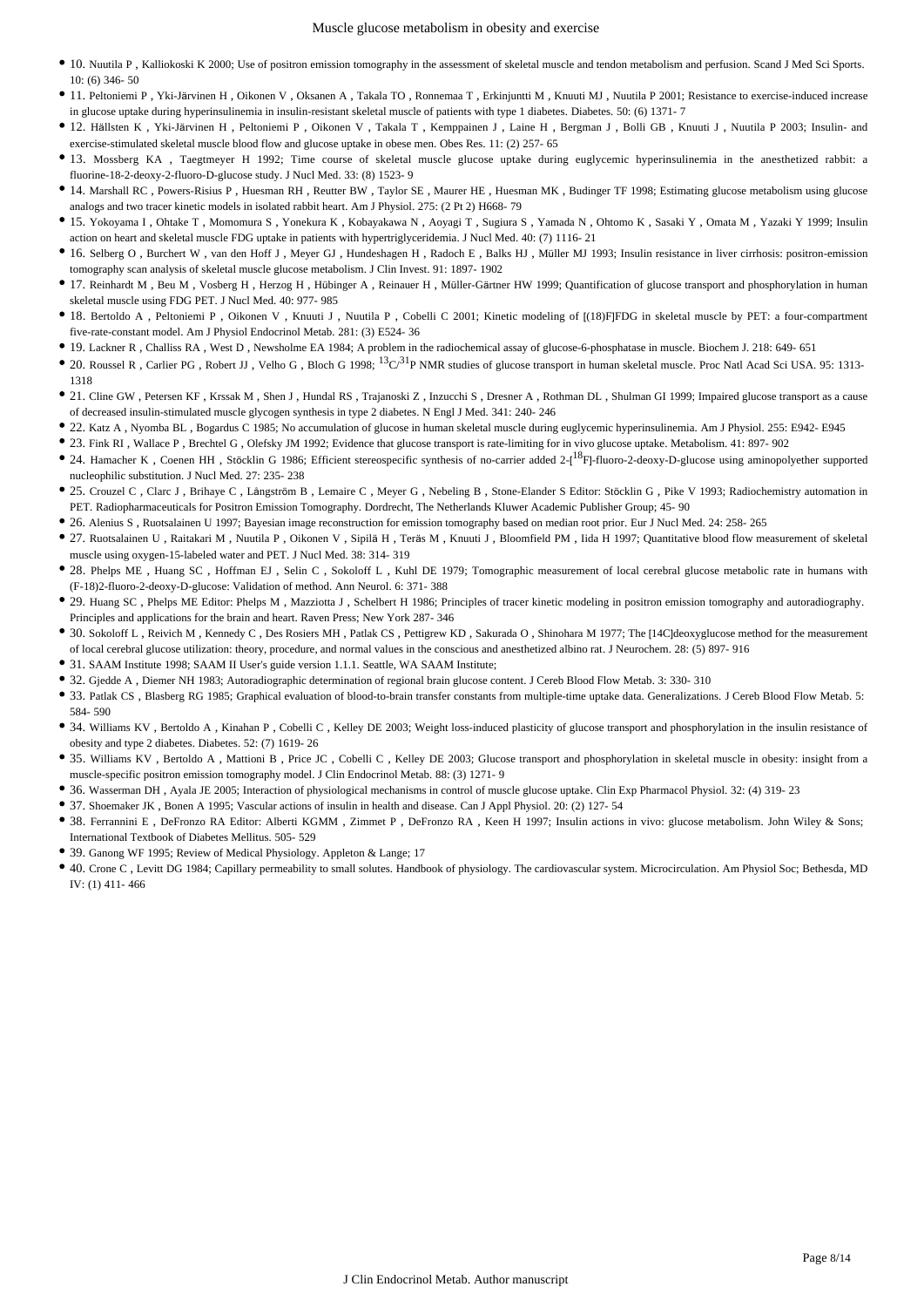# **FIG. 1**

a: The uptake of  $[18F]FDG$  consists of several steps: delivery to the tissue by arterial blood flow; diffusion from plasma in vascular to interstitial space over the capillary wall, facilitative transport from interstitial space to intracellular space via glucose transporters, and phosphorylation by hexokinase in the intacellular space. The dashed and dotted boxes indicate the compartments that are combined in the present reduced model (8). b: In the current model, the interstitial and intracellular [<sup>18</sup>F]FDG spaces are approximated to a single compartment  $C_2$ , and the capillary concentration is approximated to the measured arterial plasma ( $C_A$ ) (6);  $K_1$  represents inward transport of [<sup>18</sup>F]FDG from arterial plasma into muscle, mainly reflecting plasma flow, thus, it is conventionally expressed in units of ml/min per unit of tissue region of interest, ml ROI;  $k_2$  describes the transport rate of unphosphorylated [<sup>18</sup>F]FDG from muscle to the venous vasculature, and k3 is the rate constant regulating skeletal muscle inward transport and phosphorylation of  $[{}^{18}F]FDG; k<sub>4</sub>$  is assumed to be negligible.





h

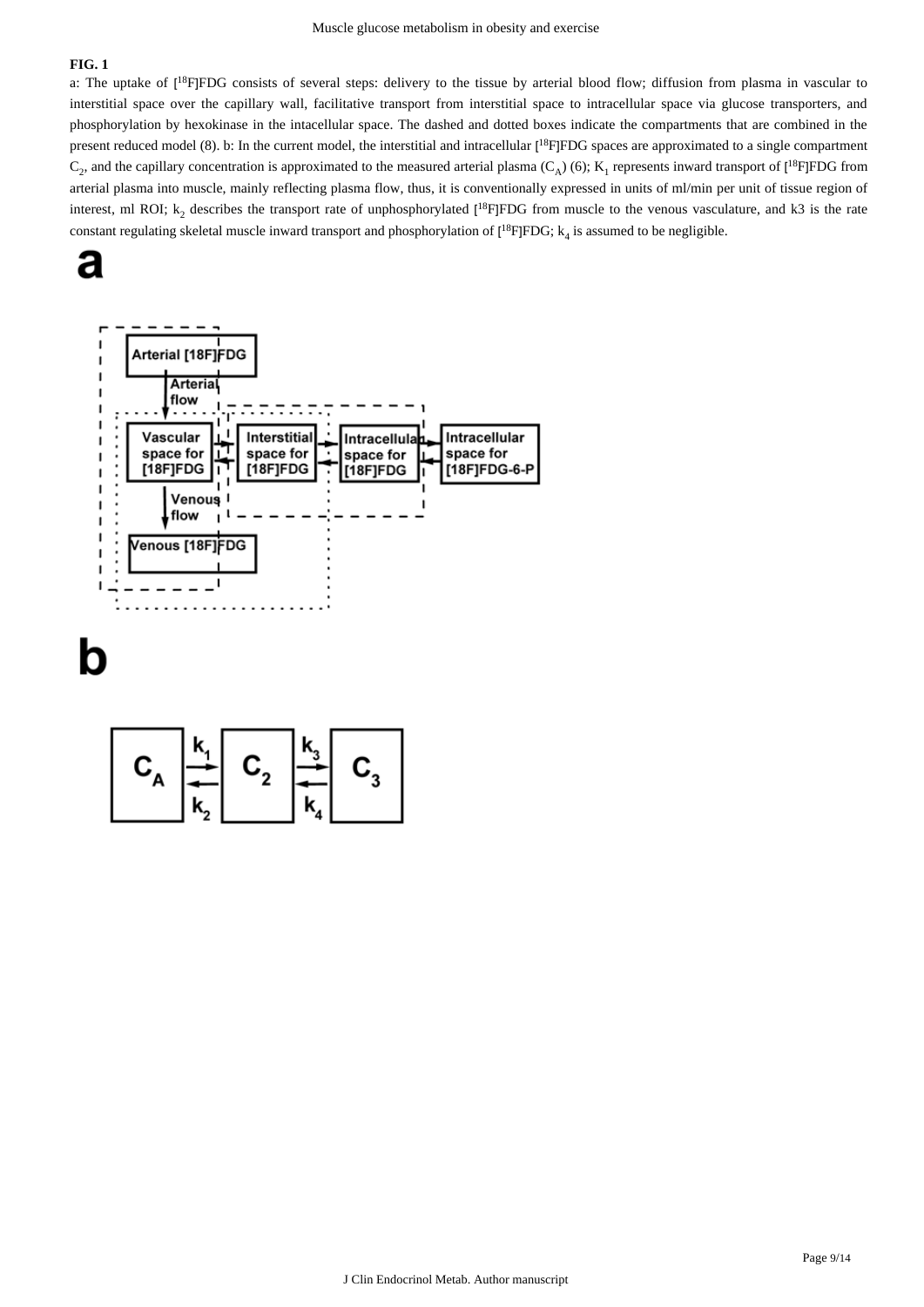# **FIG. 2**

Study design. Insulin was infused intravenously at a rate of 1 mU/kg per minute, and glucose was infused intravenously to maintain normoglycemia. The insert shows the setup of the one-legged exercise, which consisted of intermittent isometric contractions. [<sup>15</sup>O]H2O (i.v. bolus),  $[{}^{18}F]FDG$  (i.v. bolus) and  $[{}^{15}O]O_2$  (by inhalation) were administered to quantify rates of blood flow, oxygen consumption, and glucose uptake simultaneously in the resting and exercising legs during euglycemic hyperinsulinemia; black boxes indicate the duration of each PET acquisition.



## **FIG. 3**

Example of compartmental model fit to the measured tissue activity curves in one lean subject (number 4), showing a good agreement between estimated (continuous lines) and measured values (squares). Top panel a: Model interpolation of plasma activity was used as a forcing function. Bottom panels b and c: Model estimate (continuous lines) and measured tissue data (squares) obtained in skeletal muscle in exercising (left panel b) and resting legs (right panel c), where line  $s_2$  represents the model fit to total tissue radioactivity over time, and lines  $q_2$  and  $q_3$  are model simulations of free and phosphorylated [<sup>18</sup>F]FDG concentrations in tissue compartments 2 and 3 (C2 and C3 in Fig. 2).



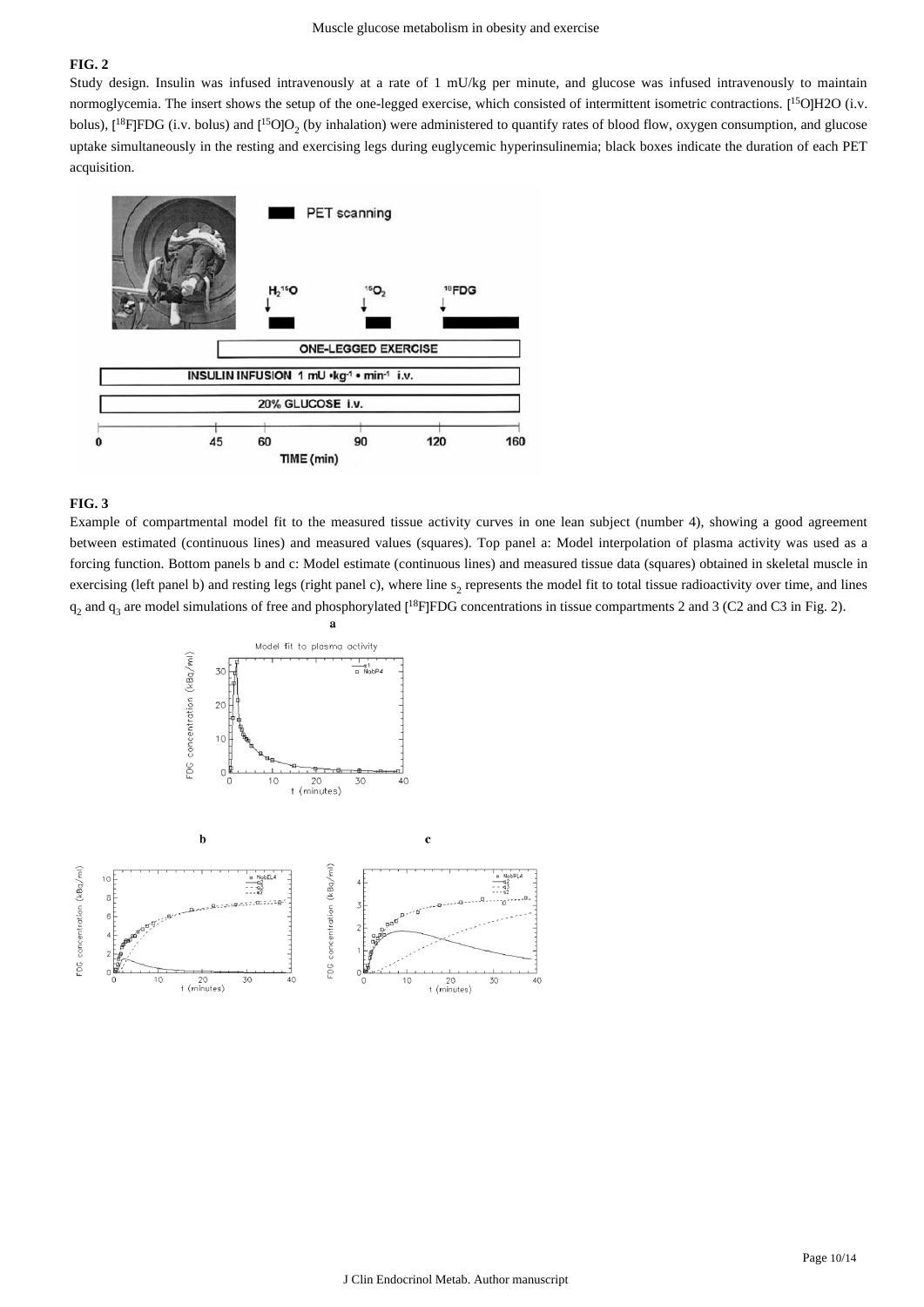# **FIG. 4**

Model estimated glucose rate constants (a–e) in obese (white bars) and lean subjects (black bars) during euglycemic hyperinsulinemia  $\pm$ exercise. In the top right panel,  $[^{15}O]H_2O$ -determined plasma flow is shown to enable its comparison with the  $[^{18}F]FDG$ -determined  $K_1$ parameter. \*p < 0.05; \*\*p < 0.01.





Linear regression between Ki values, as estimated by graphical analysis and calculated by using the 3K model derived parameters. $0,07$ 

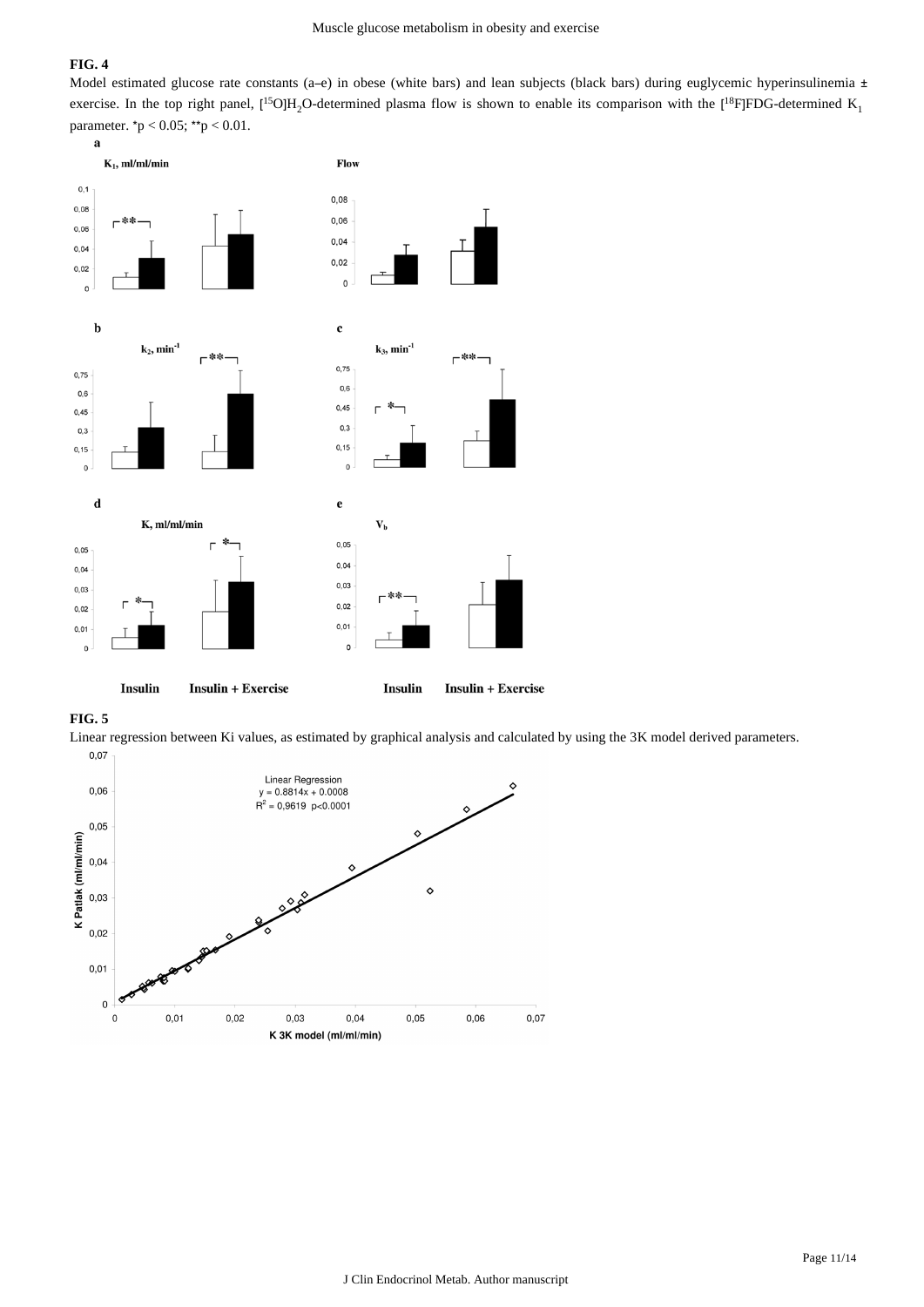# **TABLE 1**

Clinical and biochemical characteristics of the subjects

|                                | Lean          | <b>Obese</b>              |
|--------------------------------|---------------|---------------------------|
| n                              | 12            | $\mathbf{r}$              |
| Age (years)                    | $24 \pm 2$    | $29 \pm 6$                |
| Weight (kg)                    | $72.6 \pm 6$  | $123.8 \pm 16^{\dagger}$  |
| Body mass index $(kg/m2)$      | $22 \pm 2$    | $35.6 \pm 5^{\dagger}$    |
| Mean percent of body fat (%)   | $15.8 \pm 5$  | $28.8 \pm 1^{\dagger}$    |
| Fasting plasma glucose (mM)    | $5.3 \pm 0.2$ | $5.4 \pm 0.2$             |
| Fasting serum insulin (mU/L)   | $6.2 \pm 2$   | $15.6 \pm 4$ <sup>*</sup> |
| Maximal isometric force (N)    | $608 \pm 124$ | $718 \pm 198$             |
| Work force during exercise (N) | $85.7 \pm 13$ | $85.9 \pm 9$              |
| $VO2max$ (ml/kg BW/min)        | $50.8 \pm 10$ | $31.4 \pm 4$              |

Data are means ± SE.

 $*$  p< 0.01 and

† p< 0.001. N, Newton. BW, body weight.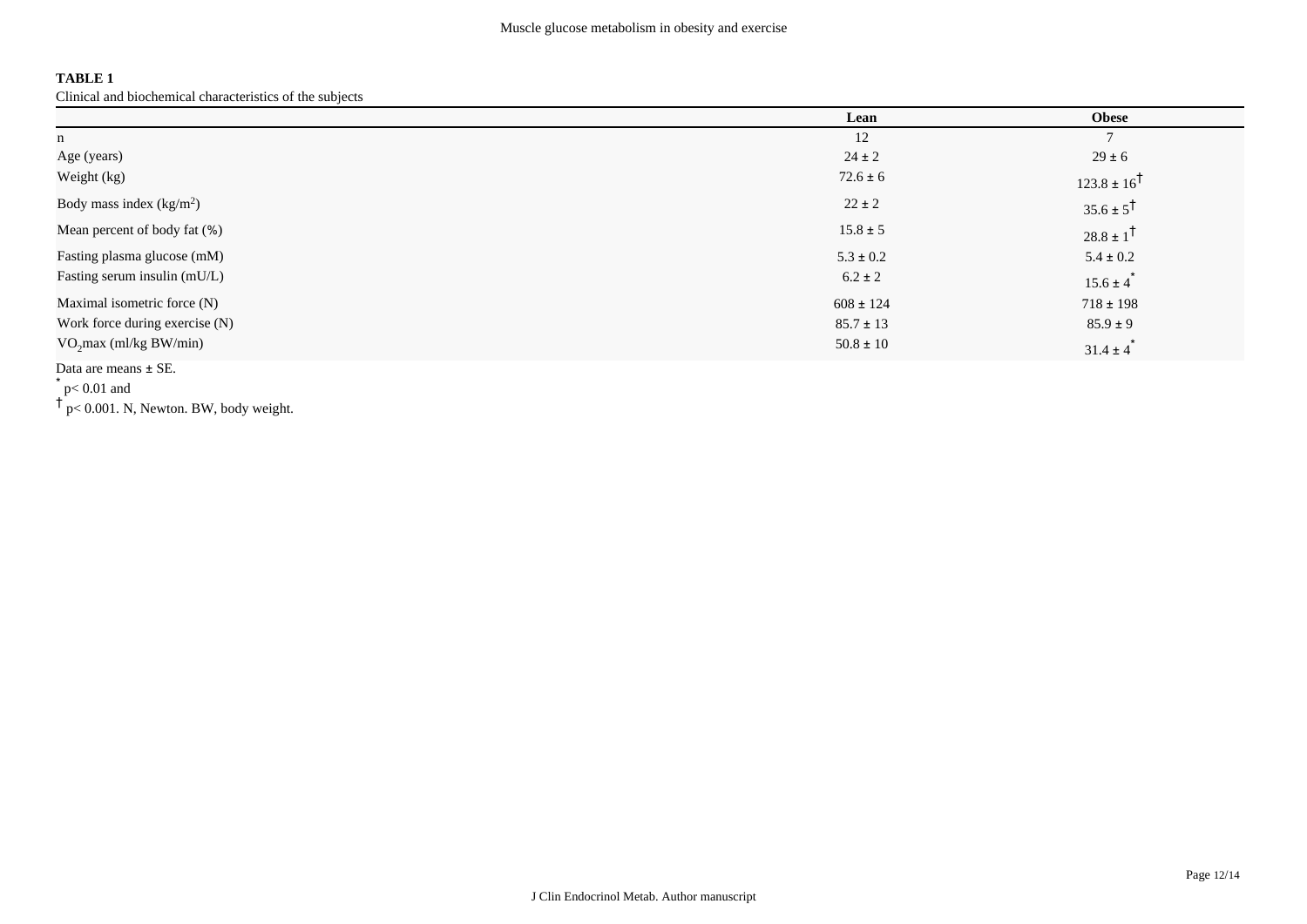# **TABLE 2**

Rate constants from three compartment modeling of dynamic [<sup>18</sup>F]FDG PET in skeletal muscle in lean and obese subject during exercise plus insulin.

| <b>Lean Exercise + Insulin</b> | <b>Vb</b>  | $k_{2}$ , (min <sup>-1</sup> ) | $K_1$ , (ml/ml/min) | $k_{3}$ , (min <sup>-1</sup> ) | $K$ , (ml/ml/min) | DVCE, (ml/ml)      | $\mathbf{P}\mathbf{F}$ |
|--------------------------------|------------|--------------------------------|---------------------|--------------------------------|-------------------|--------------------|------------------------|
|                                | 0.032(25)  | 0.767(79)                      | 0.084(36)           | 0.458(33)                      | 0.031(6)          | 0.110(45)          | 0.374(35)              |
|                                | 0.015(29)  | 0.672(76)                      | 0.089(27)           | 0.531(36)                      | 0.039(4)          | 0.133(51)          | 0.441(26)              |
|                                | 0.024(98)  |                                | 0.258(146)          | 0.601(42)                      | 0.024(4)          | 0.044(27)          | 0.092(148)             |
|                                | 0.042(8)   | $\cong 0$                      | 0.058(4)            | 0.251(95)                      | 0.058(5)          |                    | 1(8)                   |
|                                | 0.043(9)   | 0.017(223)                     | 0.076(8)            | 0.111(227)                     | 0.066(9)          | 4.4(217)           | 0.865(9)               |
|                                | 0.039(8)   | $\cong 0$                      | 0.030(10)           | 0.901(56)                      | 0.030(4)          |                    | 1(12)                  |
|                                | 0.017(17)  | 0.724(57)                      | 0.072(23)           | 0.458(27)                      | 0.028(4)          | 0.099(36)          | 0.387(22)              |
|                                | 0.022(12)  | 0.554(44)                      | 0.049(19)           | 0.279(24)                      | 0.017(5)          | 0.090(27)          | 0.335(18)              |
| 9                              | 0.040(8)   | 0.294(13)                      | 0.026(33)           | 0.346(66)                      | 0.014(6)          | 0.088(94)          | 0.540(32)              |
| 10                             | 0.044(15)  | 0.162(476)                     | 0.060(39)           | 0.834(52)                      | 0.050(4)          | 0.370(438)         | 0.837(39)              |
| 11                             | 0.024(8)   | $\cong 0$                      | 0.025(7)            | 0.633(356)                     | 0.025(6)          |                    | 1(11)                  |
| 12                             | 0.054(7)   | $\cong$ 0                      | 0.029(13)           | 1.05(839)                      | 0.029(5)          |                    | 1(16)                  |
| <b>Mean</b>                    | 0.033      | 0.602                          | 0.055               | $0.518 \text{ }^+$             | 0.034             | 0.094              | 0.707                  |
| $\pm$ SD                       | 0.012      | 0.19                           | 0.024               | 0.23                           | 0.013             | 0.03               | 0.288                  |
| Obese Exercise + Insulin       | Vb         | $k_2$ , (min <sup>-1</sup> )   | $K_1$ , (ml/ml/min) | $k_3$ , (min <sup>-1</sup> )   | $K$ , (ml/ml/min) | $DVCE$ , $(ml/ml)$ | PF                     |
|                                | 0.037(8)   | 0.108(74)                      | 0.020(17)           | 0.102(59)                      | 0.01(10)          | 0.186(58)          | 0.486(15)              |
|                                | 0.022(8)   | 0.019(138)                     | 0.026(7)            | 0.046(237)                     | 0.019(36)         | 1.43(132)          | 0.714(32)              |
|                                | 0.0014(50) | 0.338(40)                      | 0.033(11)           | 0.283(28)                      | 0.015(5)          | 0.099(30)          | 0.455(10)              |
|                                | 0.026(6)   | 0.039(86)                      | 0.0095(12)          | 0.036(159)                     | 0.0046(50)        | 0.246(77)          | 0.480(42)              |
|                                |            | $\cong 0$                      | 0.052(26)           | 0.35(881)                      | 0.052(8)          |                    | 1(32)                  |
|                                | $\cong 0$  |                                | 0.107(9)            | 0.236(9)                       | 0.0083(4)         | 0.038(7)           | 0.077(9)               |
|                                | 0.019(23)  | 0.191(62)                      | 0.05(16)            | 0.186(41)                      | 0.024(6)          | 0.260(48)          | 0.493(15)              |
| <b>Mean</b>                    | 0.021      | 0.135                          | 0.043               | 0.202                          | 0.019             | 0.166              | 0.529                  |
| $\pm$ SD                       | 0.011      | 0.134                          | 0.032               | 0.077                          | 0.016             | 0.095              | 0.280                  |

Values in parenthesis represent parameter precision expressed as a percent (%) coefficient of variation.  $K_1$  and  $k_2$  exchange parameters between plasma and intracellular space (free [18F]FDG pool);  $k_3$ combined transport/phosphorylation parameter;  $V_b$ , fracftion of total blood volume occupied by blood pool. K, fractional uptake of [18F]FDG; DVCE, distribution volume of free [18F]FDG; PF, phosphorylation fraction. Values in italic were excluded from the calculation of the group mean due to bad precision, as based on coefficient of variation>100%.

 $*$  p < 0.05,

 $\dagger$  p < 0.01. Unpaired Student t test. Lean vs obese.